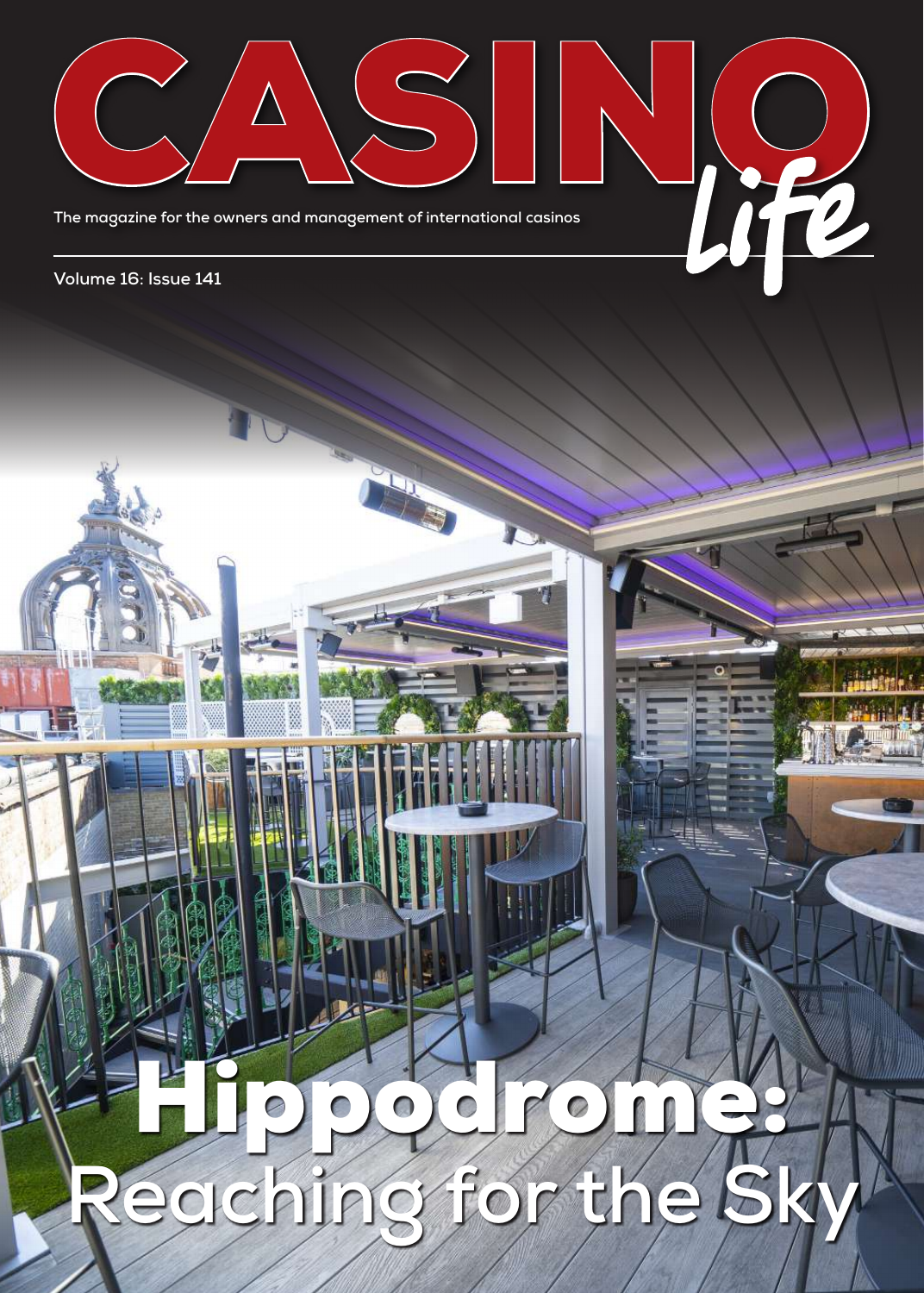## **Can Online Casinos Offer Non-Negotiable (NN) Chip Rolling Programs**

s land based revenues plummet and with no end game in sight due to Covid, can casino operators look to bolster flat gaming income? Can non-negotiable rolling programs, which are essential to the profitability of SE Asia casinos, be replicated and implemented A

through an online casino platform?

Before that question can be answered, it is absolutely critical for operators looking to translate the complex world of Asian based incentive programs to an online platform. Firstly they need to make every effort to understand the cultural differences and economics of how rolling programs work and function throughout Asia. Not doing so will result in huge losses for the casino.

Non-Negotiable (NN) rolling programs are unique to SE Asia and have been around since the early days of Macau back in the late 1970's when SJM was the only game in town. How and why the non-negotiable chip concept was needed and developed is another story, but as an introduction to non-negotiable chip rolling and how commissions are earned these are the fundamentals.

Basically rolling commission is received (earned) whenever a player wagers non-negotiable chips and winning bets are paid with cash chips. On average, a player's chip rolling or number of turns is approximately 7 - 8 times that of his/her principle buy-in amount. For example, a player that purchases \$500,000 in non-negotiable chips will often roll a total of \$3.5 million. If the commission rate is 1.25%, the rolling commission on this is \$43,750. The more non-negotiable chips a player purchases, the more commission collected.

The definition of a "negotiable" chip (cash chip) means that it can be redeemed at the casino cage for cash. NO rolling commission is paid or accrued for players that wager with cash chips, regardless of whether the players win or lose.